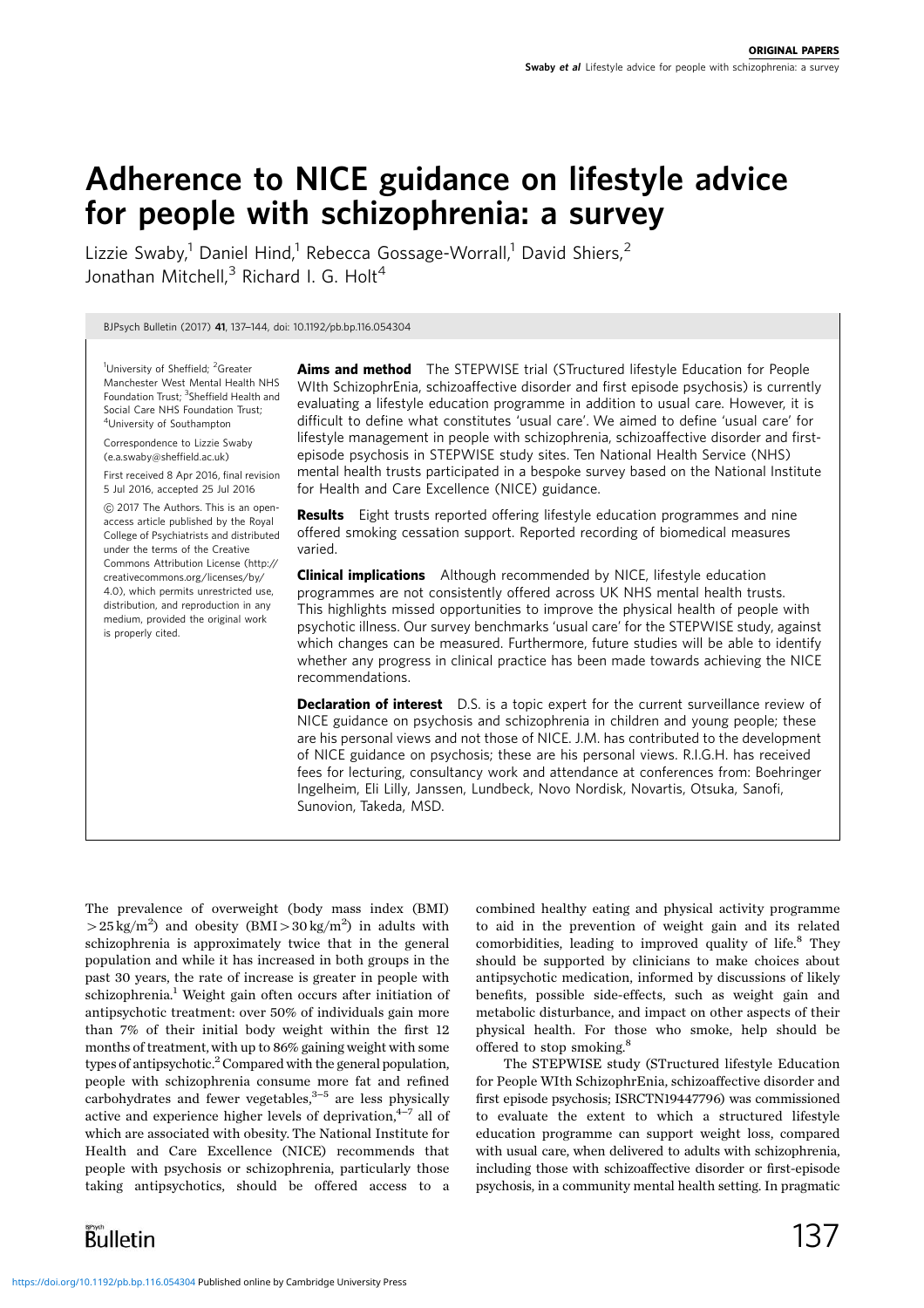trials, practitioners are often allowed 'considerable leeway in deciding how to formulate and apply' the treatment in a control arm defined as 'usual care'.<sup>9</sup> While the result may be reflective of the care received by patients outside the trial, there is often variation in care in an active control arm, which may be difficult to document.<sup>10,11</sup> For this reason, study teams often try to capture the active content of the control arm of their trials. $^{12}$  In this paper we describe a survey of 'usual care' for the management of weight and other lifestyle factors in people with schizophrenia, schizoaffective disorder and first-episode psychosis in the ten participating study sites.

# Method

## Research tool

The survey instrument consisted of 14 questions, which were a combination of closed and open design, with the aim of eliciting information about the implementation of the recent NICE guidance on psychosis and schizophrenia at National Health Service (NHS) mental health trusts in the UK, and consequently what is offered as 'usual care'. The survey was developed for the research study, based on the physical health aspects of the NICE recommendations in clinical guideline 178.<sup>8</sup> Questions followed the baseline assessment tool published alongside the NICE guidance. The instrument was piloted with one study site investigator (J.M.) on two occasions, and each led to substantial changes to the tool. For instance, the second iteration revised questions to ascertain proportions of patients to whom certain criteria apply, rather than closed questions such as 'Are patients referred to a healthy eating programme?' The final version of the tool also clarified which questions related to all patients with schizophrenia, schizoaffective disorder and first-episode psychosis, and which questions related to patients with first-episode psychosis only (the questionnaire is included in the Appendix). This is in line with the additional recommendations specified in the NICE guidance for patients with first-episode psychosis who have recently been prescribed antipsychotic medication; these additional questions were not applicable to the management of patients with established mental illnesses.

# Survey structure

Trusts were initially asked whether they offered a healthy eating and physical activity programme. Subsequent questions asked for more information about these programmes, including whether they were combined or separate for healthy eating and physical activity; how patients accessed them; and how often patients were referred to such services. Additional information was sought on the availability of smoking cessation services in this population and whether discussions took place between patients and clinicians prior to antipsychotic treatment initiation, including benefits of treatment, interactions with other substances and other possible side-effects.

In addition, NICE recommend that a number of physiological measures should be recorded both prior to the patient starting antipsychotic medication and annually thereafter. Respondents were asked to comment on how likely it was that each measure would be recorded at both of these time points in their trust and how often patients on antipsychotic medication have their weight recorded.

#### Sample selection

The STEPWISE trial has ten centres in a variety of urban, suburban and rural locations across England: Sheffield Health and Social Care NHS Foundation Trust, Leeds and York Partnership NHS Foundation Trust, Bradford District Care NHS Foundation Trust, Greater Manchester West Mental Health NHS Foundation Trust, South London and Maudsley NHS Foundation Trust, Sussex Partnership NHS Foundation Trust, Southern Health NHS Foundation Trust, Devon Partnership NHS Trust, Somerset Partnership NHS Foundation Trust and Cornwall Partnership NHS Foundation Trust. A representative from each centre was invited to complete the survey.

#### Respondents

The principal investigators at each of the ten centres for the STEPWISE trial were initially approached. Some of them completed the survey themselves, while others delegated to trust physical health leads or equivalent as they were better placed to answer the questions. Contact was made via email in the first instance, with an invitation to attend a teleconference with the STEPWISE research assistant (L.S.) to complete the survey. Those who did not provide a response to the invitation within 4 weeks were contacted again by reminder emails and/or by telephone. Six of the ten sites' surveys were completed through discussion via teleconference. The remaining four sites' surveys were completed independently by a trust representative and written responses were provided to the STEPWISE research assistant.

No sites required more than one reminder email/ telephone call in order to arrange completion of the survey. As the survey information was requested from members of a research team, a favourable ethical opinion from an NHS Research Ethics Committee was not sought and consent was unnecessary. Responses provided organisational data only and did not include any personal data. Responses from all sites were received between 22 May and 28 October 2015.

# Analysis

Descriptive statistics in the form of counts were produced for quantitative variables. Supporting information provided by respondents and information yielded from qualitative questions was summarised in narrative form.

# Results

#### Healthy eating and physical activity programmes

Eight respondents reported that their trust offered programmes on healthy eating and physical activity, which were mostly separate programmes. Supplementary information indicated that provision was ad hoc and interventions were rarely standardised. Most respondents reported routinely inviting patients to access services such as discounted local gym memberships, cooking groups and activity groups delivered by local authorities and third-sector organisations. Two trusts reported offering one-on-one advice sessions with healthy living advisors or health trainers, but

**Bulletin**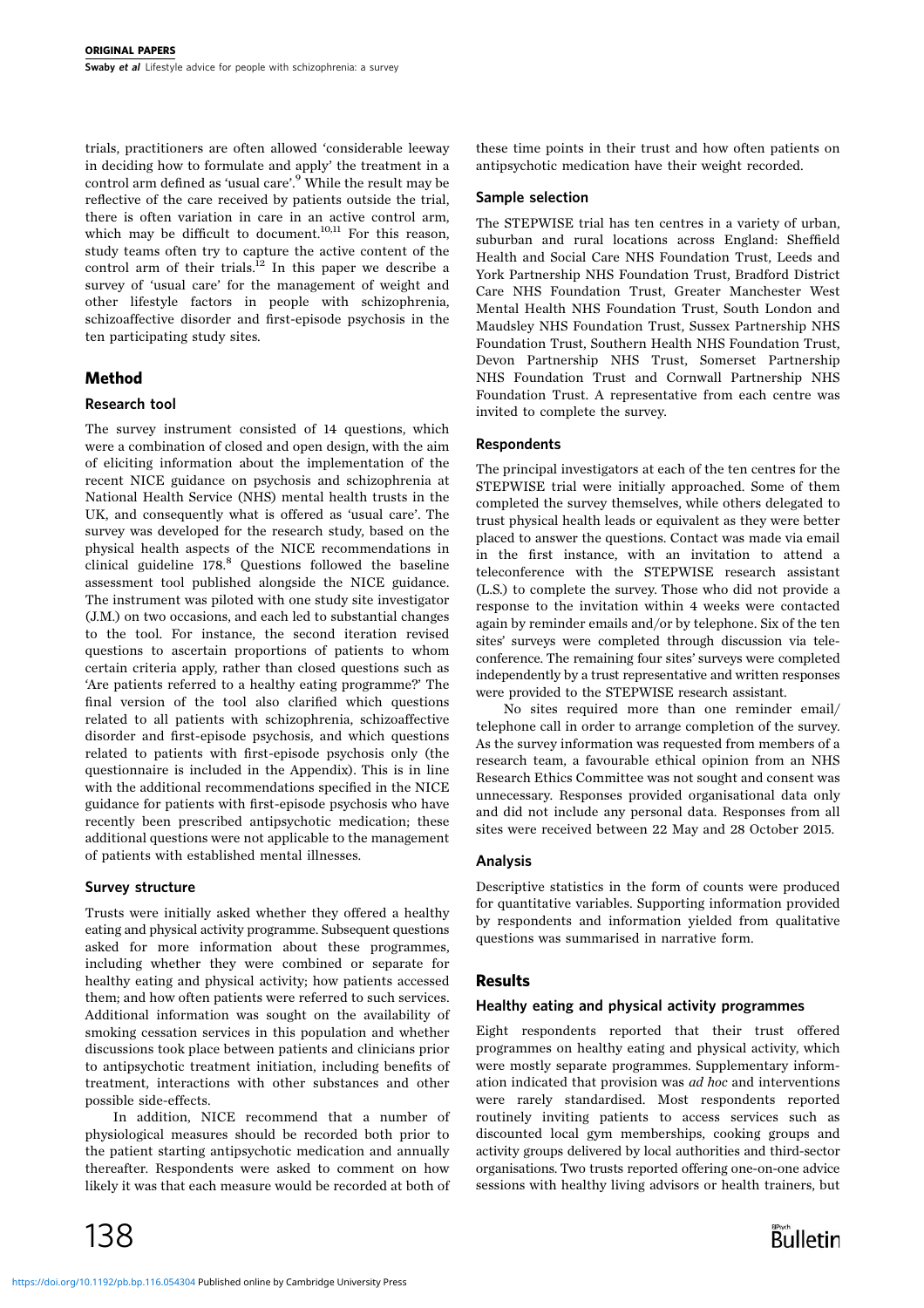the sessions were usually advice-giving and often more clinically focused rather than looking at the patient's physical well-being.

Those trusts that offered trust-led programmes reported that these were available in principle to all of their patients rather than specific groups based on diagnosis. However, interventions were often accessed only by certain groups of patients, usually through particular clinicians or clinics. One trust estimated that 70% of their eligible patients are referred to such services by mental health professionals, based on recent Commissioning for Quality and Innovation (CQUIN) results; other respondents were unaware of routine data from which they could quantify referrals. Six trusts reported offering lifestyle advice through open-ended group courses, three through courses delivered over a fixed period and four through drop-in sessions.

#### Smoking cessation advice

Six respondents indicated that patients who smoke were offered help to stop some of the time, three reported help was offered all of the time, and one said this was not offered at all. Respondents who selected 'some of the time' were unable to quantify this, but felt that this occurred most of the time. Although it varied whether smoking cessation services were offered by the trusts or external services, most offered a combination of the two. Seven trusts reported

offering trust-led smoking cessation services, while others had trained smoking cessation advisors but had no formal trust-offered service. Most trusts reported signposting outpatients to external services, some of which were managed by primary care, with advice leaflets available within the trust.

#### Antipsychotic treatment initiation

Table 1 shows the reported levels of discussion about likely benefits of treatment, as well as potential weight gain, diabetes and metabolic side-effects and any other possible side-effects, across all respondents. Most trusts who reported that the recommended discussions took place 'some of the time' felt that this would be most of the time, but there was a lack of evidence to support this. One site reported that discussions would be dependent on the clinician, but that resources were available to clinicians to support the discussions. Another site suggested that such discussions may be part of an ongoing process rather than all happening in one session, depending on the patient's level of capacity.

Table 1 also shows how often respondents reported discussions taking place regarding the use of alcohol, tobacco, prescribed and non-prescribed medications and illicit drugs, at the time of antipsychotic treatment initiation.

Table 2 shows how likely trusts considered that physiological measures would be recorded prior to treatment initiation.

| Discussions with patients when deciding on antipsychotic treatment ( $n = 10$ NHS trusts)<br>Table 1 |                 |                  |            |
|------------------------------------------------------------------------------------------------------|-----------------|------------------|------------|
|                                                                                                      | All of the time | Some of the time | Not at all |
| <b>Topic</b>                                                                                         |                 |                  |            |
| Likely benefits                                                                                      |                 |                  |            |
| Weight gain                                                                                          |                 |                  |            |
| Diabetes and metabolic side-effects                                                                  |                 |                  |            |
| Other possible side-effects                                                                          |                 |                  |            |
| Other substances                                                                                     |                 |                  |            |
| Alcohol                                                                                              |                 |                  |            |
| Tobacco                                                                                              |                 |                  |            |
| Other prescribed medications                                                                         |                 |                  |            |
| Non-prescribed medications                                                                           |                 | 10               |            |
| Illicit drugs                                                                                        |                 |                  |            |

| Recording of physiological measures prior to antipsychotic treatment initiation ( $n = 10$ NHS trusts)<br>Table 2 |                |        |                                |                |                  |
|-------------------------------------------------------------------------------------------------------------------|----------------|--------|--------------------------------|----------------|------------------|
|                                                                                                                   | Very<br>likely | Likely | Neither likely<br>nor unlikely | Unlikely       | Very<br>unlikely |
| Weight                                                                                                            | 3              | 4      |                                |                |                  |
| Weight plotted on a chart                                                                                         |                | 3      |                                | 3              |                  |
| Waist circumference                                                                                               | 0              | 2      | 3                              | 3              |                  |
| Pulse                                                                                                             | 3              | 4      |                                |                |                  |
| Blood pressure                                                                                                    | 4              | 2      |                                | $\overline{2}$ |                  |
| Fasting blood glucose                                                                                             | 0              | 5      |                                |                |                  |
| Random blood glucose                                                                                              |                | 4      | $\Omega$                       | 3              |                  |
| HbA1c                                                                                                             | 2              | 2      |                                | 2              |                  |
| Blood lipid profile                                                                                               |                | 4      | $\Omega$                       |                |                  |
| Assessment of any movement disorders                                                                              | 2              | 4      | 2                              | $\mathbf 0$    |                  |
| Assessment of nutritional status, diet and level of physical activity                                             | 3              | 3      |                                | 3              |                  |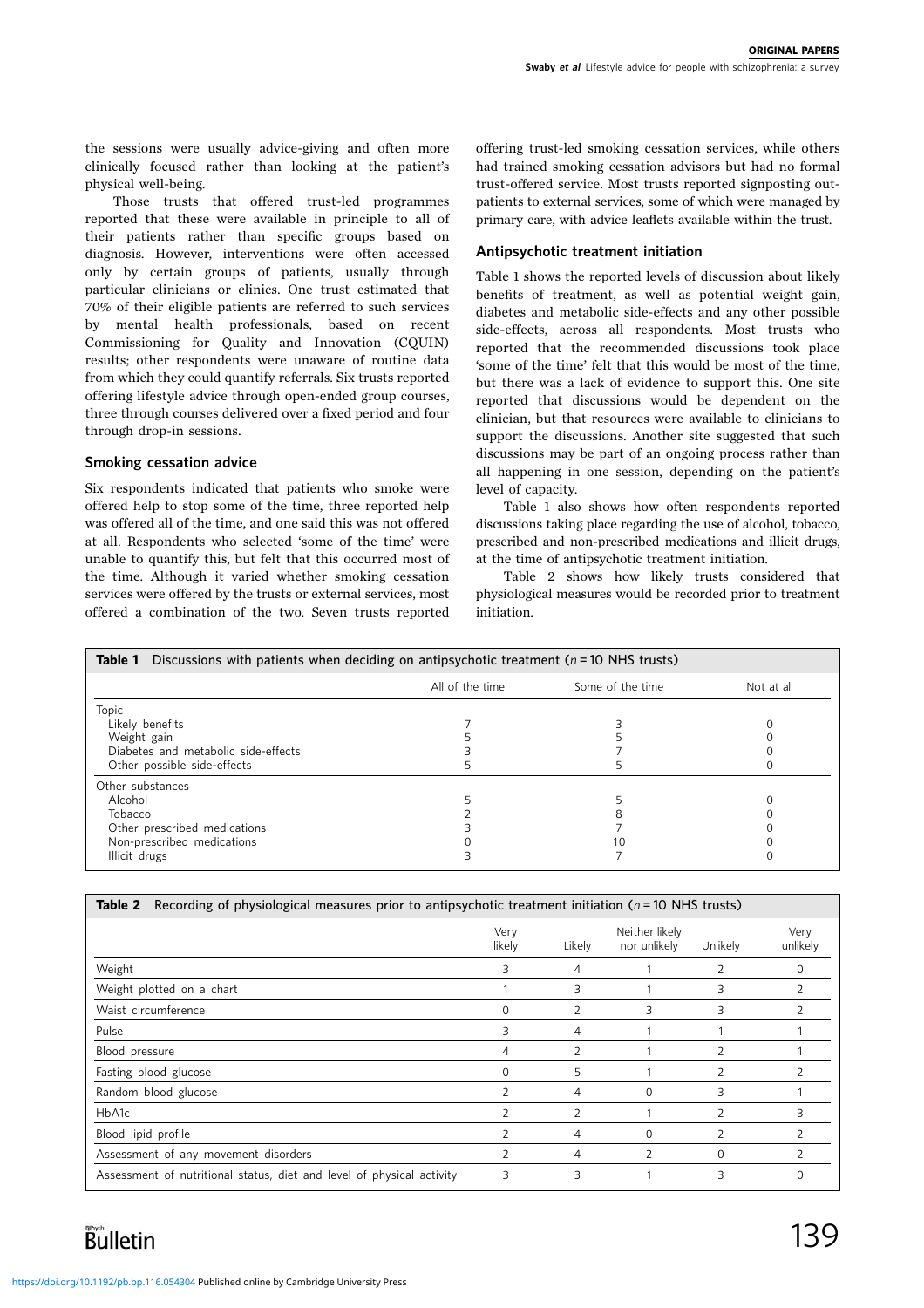## Ongoing monitoring of weight and other physiological measures

It was clear from the responses that there were variations in recording patients' weight at the time points recommended by NICE (first at 6 weeks post-treatment initiation, then at 12 weeks, at 1 year and annually thereafter), both between trusts and within trust services. Some confusion exists regarding responsibility for annual patient reviews in the community and whether these should be completed by the general practitioner (GP) or the trust. Half of those surveyed reported that it was neither likely nor unlikely that patients would have their weight recorded weekly for the first 6 weeks, with three other trusts reporting that this was very unlikely. There was an even spread across all response categories as to whether weight was recorded at 12 weeks, but at 1 year four of those surveyed reported that patients were very likely to have their weight recorded. Six respondents reported that weight was likely or very likely to be recorded annually thereafter, although this was where the confusion arose regarding responsibility for these reviews.

Table 3 shows trusts' consideration as to how likely it was that physiological measures would be recorded at least annually in patients taking antipsychotic medication. One site felt they were unable to answer this question, so we present data reflecting responses from nine trusts.

There was no correlation between which of the recommended physiological measures were recorded by trusts prior to antipsychotic treatment initiation or annually thereafter, although generally those trusts who were likely to record particular measures prior to treatment initiation were also likely to record the same measures at least annually thereafter.

# Discussion

# Principal findings

It was clear from this survey that there was great variation between different NHS mental health trusts in the provision of healthy eating and physical activity interventions routinely offered to patients, as well as variation between clinicians within the same trust, with interventions often accessed only through particular clinicians or clinics. Commonly, trusts reported signposting or referring patients to programmes offered by external services, such as gym memberships and activity classes.

Most patients had access to a smoking cessation service should they require it, and referrals to such services were reported to occur most if not all of the time at nine out of the ten trusts surveyed, regardless of whether the service was offered within the trust or run externally.

When deciding on antipsychotic medication with newly diagnosed patients, there was also variability in the reported discussions that took place across trusts. All trusts reported that the likely benefits, weight gain, diabetes and metabolic and other possible side-effects were discussed with the patient at least some of the time; the possible interference of other substances with prescribed antipsychotic medication was also discussed.

Although at the early stages in the course of antipsychotic treatment it was reported unlikely that trusts would record a patient's weight, as recommended by NICE, by 1 year after treatment initiation a larger proportion of trusts reported weight recording, with an increase for annual reviews thereafter, despite the uncertainties regarding responsibility for undertaking annual reviews in the community.

## Study strengths and limitations

A strength of this survey was that its design was based on the NICE guidelines to which mental health trusts should be adhering. This meant that trusts' compliance with these recommendations could be assessed, allowing us to elicit information on what programmes (if any) trusts were offering in usual practice and how these compared with what is recommended by NICE. This also allowed us to try to define 'usual care' in relation to the STEPWISE study, using a standard approach across all trusts.

The survey was, in principle, a suitable method to elicit the same information from all respondents; however, it was clear from the responses that owing to the variability of services offered it was often difficult to provide a succinct account using this survey tool. The narrative information provided by the respondents proved more useful in gaining a fuller picture of their usual care than the descriptive

| Recording of physiological measures at least annually for patients on antipsychotic medication ( $n = 9$ NHS trusts)<br>Table 3 |                |        |                               |          |                  |
|---------------------------------------------------------------------------------------------------------------------------------|----------------|--------|-------------------------------|----------|------------------|
|                                                                                                                                 | Very<br>likely | Likely | Neither likely<br>or unlikely | Unlikely | Very<br>unlikely |
| Weight                                                                                                                          | 3              | 4      | 0                             |          |                  |
| Weight plotted on a chart                                                                                                       | $\Omega$       | 3      | 3                             |          |                  |
| Waist circumference                                                                                                             | 0              |        |                               | 3        |                  |
| Pulse                                                                                                                           |                | 4      |                               |          |                  |
| Blood pressure                                                                                                                  | 3              | 4      |                               |          |                  |
| Fasting blood glucose                                                                                                           |                |        | 5                             |          |                  |
| HbA1c                                                                                                                           |                |        | 4                             |          |                  |
| Blood lipid profile                                                                                                             |                |        | 4                             |          |                  |
| Assessment of any movement disorders                                                                                            |                | 4      | 3                             |          |                  |
| Assessment of nutritional status, diet and level of physical activity                                                           | 3              |        | 3                             | っ        |                  |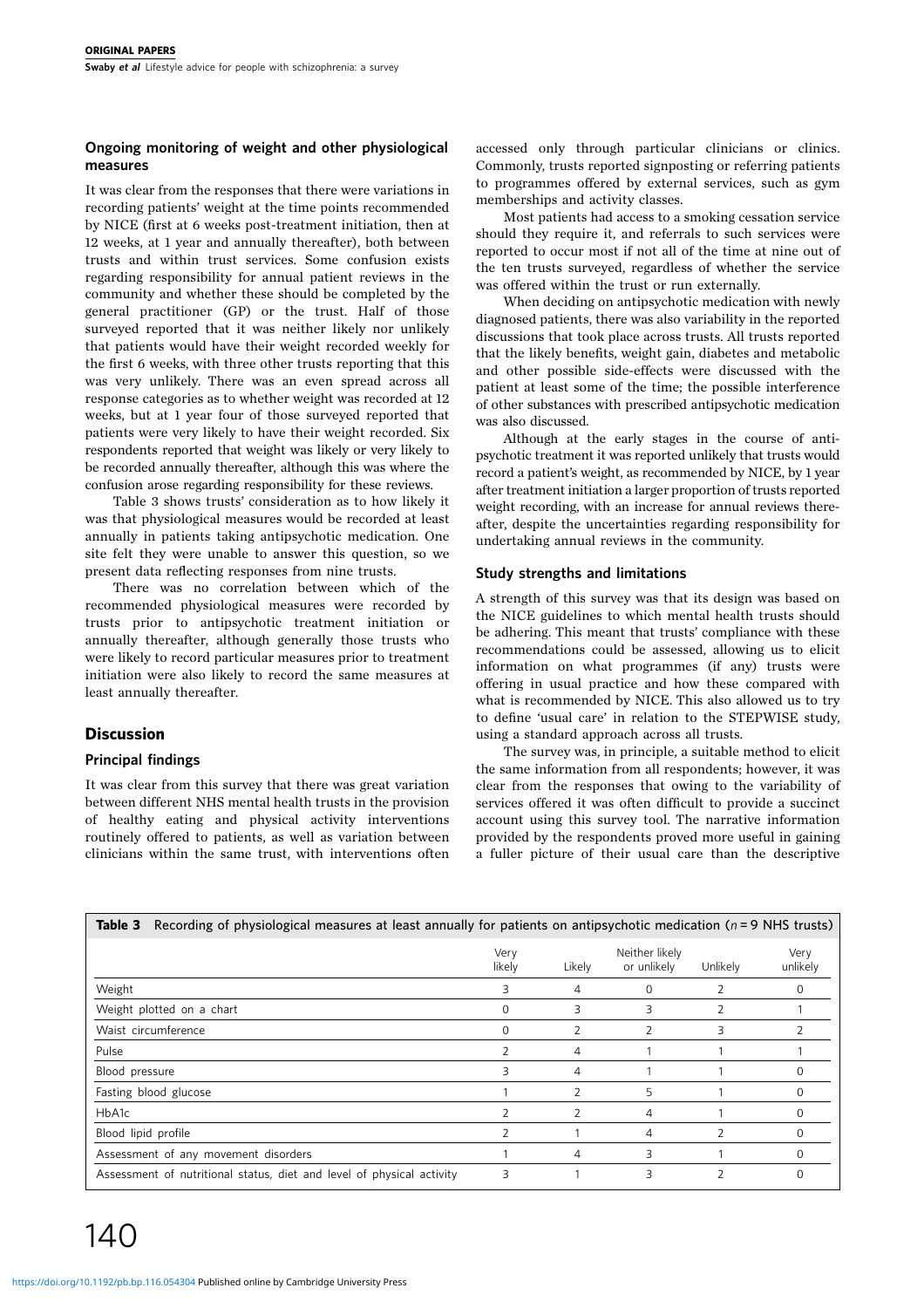statistics, which in some cases were a best guess, as clear data were not always available.

Furthermore, responses were based on one member of staff's knowledge of usual care in practice, and although this person was usually best placed to answer the questions, from the survey responses received knowledge may have been limited, especially as some interventions offered were particular to a specific clinic or clinician and usual care may vary within and between community mental health teams in any given NHS organisation. In addition, how representative 'usual care' is in comparison with NHS trusts not taking part in the STEPWISE study remains unknown.

The levels of detail regarding the content of available services also varied, perhaps indicating that the respondent had more involvement with some programmes than others. Therefore, it was considered likely that additional interventions may have been offered within trusts of which the survey respondent was unaware.

In relation to implementation, a weakness in the survey was highlighted when some responses were received through telephone discussion while others were completed by the respondent and returned to the researcher. No systematic differences between telephone and paper copy responses were identified, although more supporting information was often provided through telephone responses, as these were elicited through more of a conversational discussion. This difference in response methods may have caused questions to be perceived differently, although all telephone participants had a copy of the questionnaire available to them at the time of completion. Perceptions of appropriate levels of detail can change with different methods of completion, which may lead to variation in results. However, as such variation was evident between practices offered as 'usual care' in the ten trusts surveyed, the impact of these differences in completion method is considered likely to be small.

The variability in the information elicited has not allowed for a common picture across all sites, as although a type of programme is recommended by NICE, a particular standardised programme is not available across all trusts. However, the survey did provide sufficient baseline information to allow any changes in usual practice during the course of the STEPWISE study to be monitored at a trust level, rather than across all study sites as a whole. This will enable assessing at the end of the STEPWISE study the extent of potential contamination between the intervention and control arms of the trial, based on changes in practice reported in the survey.

#### Context

Although there may be an increased awareness of the potential benefits of some treatments, this does not ensure that such treatments are implemented effectively. Evaluations and methods of improving the implementation of NICE guidelines often have limited attention.<sup>13</sup> A systematic review undertaken by Berry & Haddock $13$  noted that the research around the implementation of NICE guidelines on schizophrenia is relatively limited, suggesting that these patients have poor access to psychological interventions such as cognitive-behavioural therapy (CBT). Some barriers to implementation of NICE guidelines were reported, such as insufficient support from trust management and the

Bulletin

needs of organisations. The paper also highlights that whereas NICE considers randomised controlled trials (RCTs) to be the gold standard when developing an evidence base for its guidelines, RCTs have also been criticised for their poor ability to reflect the 'real world'. The authors suggest that targeting these barriers is key to facilitating successful implementation of the guidelines. $^{13}$ 

It is therefore important to identify which aspects of the guidance are not currently being followed, in order to target these areas for implementation and improve clinical care. Not only is it important to consider the implementation of guidance relating to monitoring of biomedical measures, but there is also likely to be a limited effect unless this is combined with sufficient intervention in behaviour or treatment. Similarly, the mere fact of guidance or a trial does not necessarily lead to substantive changes or better outcomes. Repeating the survey annually will allow identification of any substantive, systematic changes within the organisations, both since the introduction of the NICE guidelines and throughout the duration of the STEPWISE trial.

From a research perspective, the reported variation also has implications for our study when defining 'usual care'. If all trusts adhered to all recommendations in the NICE guidelines, we could be sufficiently confident that contamination between trial arms would be minimal. However, as different levels of compliance with different recommendations were evident, this does not allow for standardised 'usual care' across the study. This does mean that usual practice can be compared over time within each trust individually, in order to assess how much 'usual care' has changed throughout the course of their participation in the STEPWISE study.

The Royal College of Psychiatrists' National Audit of Schizophrenia includes standards on the monitoring of physical health in patients with schizophrenia. The audit report in 2014 noted that the provision of interventions is poor when there is evidence of physical health risks.<sup>14</sup> It highlighted barriers to intervention, such as availability of staff time, facilities and equipment, the need for formal systems to conduct annual reviews, and the need for more formal arrangements regarding responsibility for physical health between primary and secondary care.<sup>14</sup> Standard 5 in the audit specifically looks at interventions offered for particular physical health risks. The overall results show that intervention for  $BMI > 25 \text{ kg/m}^2$  was evident in 71% of patients, while interventions for smoking were reported in 59% of patients. $14$ 

For the ten trusts surveyed, the audit reported a range of 47-83% of patients receiving intervention for elevated BMI, and 33-67% receiving intervention for smoking. Overall, the audit also showed wide variation in the monitoring of physical health risk factors. For example, the range across all participating trusts for monitoring of BMI was 5-92% of patients and 16-99% for the monitoring of glucose control. This is supportive of the information yielded from the study survey and highlights variability in services offered across trusts.<sup>14</sup>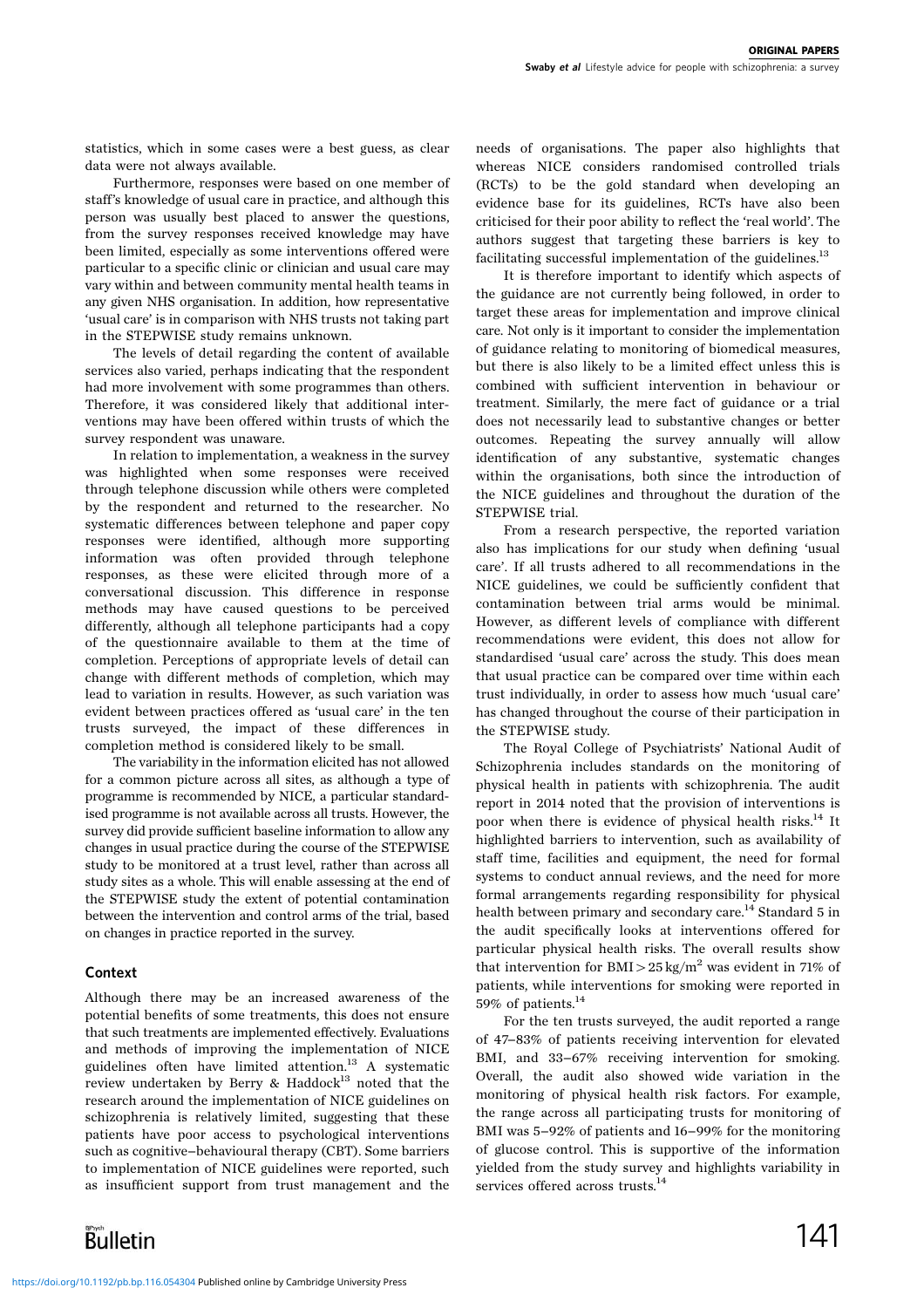#### Implications for stakeholders

This survey indicates that the ten sites surveyed are not fully compliant with NICE physical health recommendations on the management of patients with schizophrenia. However, as the guidelines were published in March 2014, this is not surprising, because services require time to commission and set up. In some respects, this alleviates the concerns that the 'usual care' arm of the STEPWISE trial may converge with the intervention arm, as there are no reported standardised programmes offered across any of the trusts surveyed. However, there is such variability observed that it becomes clear that 'usual care' is not the same for all participants in the trial or in the wider population group.

We have not tried to assess the success or potential effect of any one aspect of the physical health programme in comparison with others. Although it may be argued that smoking cessation could have a greater effect on physical health than healthy eating or physical activity programmes, despite the lower compliance with NICE guidance, any discussion is likely to be subjective. Furthermore, NICE does not prioritise any one element, coming from an understanding that all aspects are important and contribute to improved physical health.

As a future direction, it may be useful to try to identify patients at higher risk of cardiovascular events, using recording of cardiovascular disease risk factors in combination with risk engines to calculate risk accurately. This identification process could then drive intervention. This may be of interest to trusts as a method of offering a physical health intervention to those patients who are likely to receive the most benefit clinically. A suitable risk engine to calculate this would be the PRIMROSE cardiovascular disease algorithm,<sup>15</sup> as this has been developed specifically for people with severe mental illness. The PRIMROSE model includes additional variables for psychiatric diagnosis, psychotropic medication, harmful use of alcohol, antidepressants and social deprivation score, unlike similar prediction models used in the general population. This is perhaps why PRIMROSE performed better than some other available published risk models, which may overpredict the risk of cardiovascular disease in this population.<sup>15</sup>

# Further research

The survey will be repeated with the same ten NHS trust representatives at 12 and 24 months after the first iteration. This will allow the STEPWISE study team to consider how trusts are implementing the NICE guidelines and, consequently, whether convergence has occurred between the two arms of the STEPWISE trial at an individual trust level. As STEPWISE progresses, the participating NHS organisations may become more aware of the need to undertake physical health interventions and so 'usual care' may improve, potentially diminishing the effect of the STEPWISE intervention.

#### Appendix

#### Routine Usual Weight and Lifestyle Management Care for patients with first episode psychosis, schizophrenia or schizoaffective disorder\*

| Site:                                                                                                | Date of completion: ///                                                                                                   |
|------------------------------------------------------------------------------------------------------|---------------------------------------------------------------------------------------------------------------------------|
| Role of person completing:                                                                           |                                                                                                                           |
| programme?                                                                                           | 1. Does your Trust offer a healthy eating and physical activity                                                           |
| c. Healthy eating programme only<br>d. Physical activity programme only<br>e. None                   | a. Combined healthy eating and physical activity programme<br>b. Separate healthy eating and physical activity programmes |
|                                                                                                      | 2. If a programme is offered, which patients can be referred to the                                                       |
| programme?<br>a. All patients                                                                        |                                                                                                                           |
| b. Patients with psychosis or schizophrenia<br>3. What proportion of eligible patients are referred? |                                                                                                                           |
|                                                                                                      | 4. What proportion of patients referred, attend the programme?                                                            |
| 5. If a programme is offered, how is this accessed?<br>a. Ongoing course                             |                                                                                                                           |
| b. Drop-in sessions                                                                                  |                                                                                                                           |
| c. Over a fixed period                                                                               |                                                                                                                           |
| d. Other                                                                                             |                                                                                                                           |

6. If a healthy eating and/or physical activity programme is offered by your Trust (a, b, c or d in Q1), please provide the name of the programme and appropriate contact details for a programme representative:

7. Does your Trust offer people with psychosis or schizophrenia who smoke, help to stop smoking, even if previous attempts have been unsuccessful?

| a. All of the time       |  |
|--------------------------|--|
| b. Some of the time      |  |
| (please state how often) |  |
| c. Not at all            |  |

8. If yes, is this help provided by your Trust, or an external smoking cessation service? \_\_\_\_\_\_\_\_\_\_\_\_\_\_\_\_\_\_\_\_\_\_\_\_\_\_\_\_\_\_\_\_\_\_\_\_\_\_\_\_\_\_\_\_\_\_\_\_\_\_\_\_\_\_\_\_\_\_\_\_\_\_

9. If a smoking cessation/advice programme is offered by your Trust, please provide the name of the programme and appropriate contact details for a programme representative:

10. How often are the following discussed with the patient when deciding on antipsychotic treatment?<br>All of Some of

|                                                                       | the time | the time | Not at all |
|-----------------------------------------------------------------------|----------|----------|------------|
| Likely benefits                                                       |          |          |            |
| Weight gain                                                           |          |          |            |
| Diabetes and metabolic side effects $\Box$                            |          |          |            |
| Other possible side effects                                           |          |          |            |
| Please use the space below to provide further details (if applicable) |          |          |            |
|                                                                       |          |          |            |
|                                                                       |          |          |            |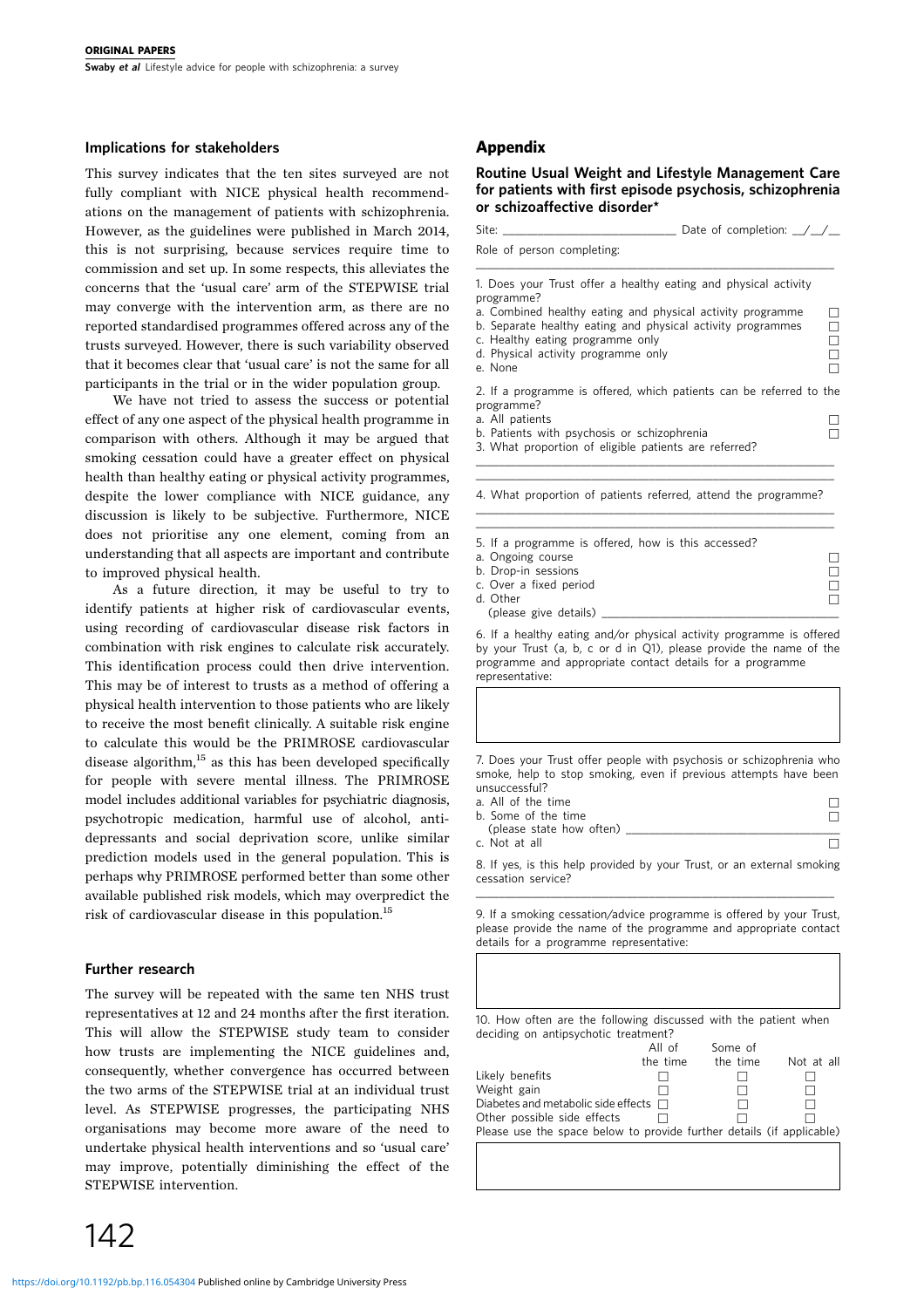11. How often is the use of the following, and their possible interference with prescribed medication discussed with the patient?

|                              | All of<br>the time | Some of<br>the time | Not at all |
|------------------------------|--------------------|---------------------|------------|
| Alcohol                      |                    |                     |            |
| Tobacco                      |                    |                     |            |
| Other prescribed medications |                    |                     |            |
| Non-prescribed medications   |                    |                     |            |
| Illicit drugs                |                    |                     |            |

Please use the space below to provide further details (if applicable)

# Please Note: Questions 12 & 13 relate specifically to patients with first episode psychosis.

12. How likely is it that patients will have the following recorded before they start taking antipsychotic medication?

|                                                                       | Very<br>likely | Likely | Neither likely<br>or unlikely | Unlikely | Very<br>unlikely |
|-----------------------------------------------------------------------|----------------|--------|-------------------------------|----------|------------------|
| Weight                                                                |                |        |                               |          |                  |
| Weight plotted on a chart                                             |                |        |                               |          |                  |
| Waist circumference                                                   |                |        |                               |          |                  |
| Pulse                                                                 |                |        |                               |          |                  |
| Blood pressure                                                        |                |        |                               |          |                  |
| Fasting blood glucose                                                 |                |        |                               |          |                  |
| Random blood glucose                                                  |                |        |                               |          |                  |
| HbA1c                                                                 |                |        |                               |          |                  |
| Blood lipid profile                                                   |                |        |                               |          |                  |
| Assessment of any movement disorders                                  |                |        |                               |          |                  |
| Assessment of nutritional status, diet and level of physical activity |                |        |                               |          |                  |

13. How likely is it that patients will have their weight recorded as follows?

|                                                                                               | Verv<br>likely | Likelv | Neither likely<br>or unlikely | Unlikelv | Verv<br>unlikely |
|-----------------------------------------------------------------------------------------------|----------------|--------|-------------------------------|----------|------------------|
| Weekly for the first 6 weeks                                                                  |                |        |                               |          |                  |
| At 12 weeks                                                                                   |                |        |                               |          |                  |
| At 1 year                                                                                     |                |        |                               |          |                  |
| Annually thereafter                                                                           |                |        |                               |          |                  |
| If any of the above are unlikely or very unlikely,<br>is there a reason this is not recorded? |                |        |                               |          |                  |

## Q14 relates to all patients (first episode psychosis, schizophrenia and schizoaffective disorder)

|                                                                       | Very<br>likely | Likely | Neither likely<br>or unlikely | Unlikely | Verv<br>unlikely |
|-----------------------------------------------------------------------|----------------|--------|-------------------------------|----------|------------------|
| Weight                                                                |                |        |                               |          |                  |
| Weight plotted on a chart                                             |                |        |                               |          |                  |
| Waist circumference                                                   |                |        |                               |          |                  |
| Pulse                                                                 |                |        |                               |          |                  |
| Blood pressure                                                        |                |        |                               |          |                  |
| Fasting blood glucose                                                 |                |        |                               |          |                  |
| HbA1c                                                                 |                |        |                               |          |                  |
| Blood lipid profile                                                   |                |        |                               |          |                  |
| Assessment of any movement disorders                                  |                |        |                               |          |                  |
| Assessment of nutritional status, diet and level of physical activity |                |        |                               |          |                  |

Other comments:

\*The questionnaire is freely available by contacting the corresponding author.